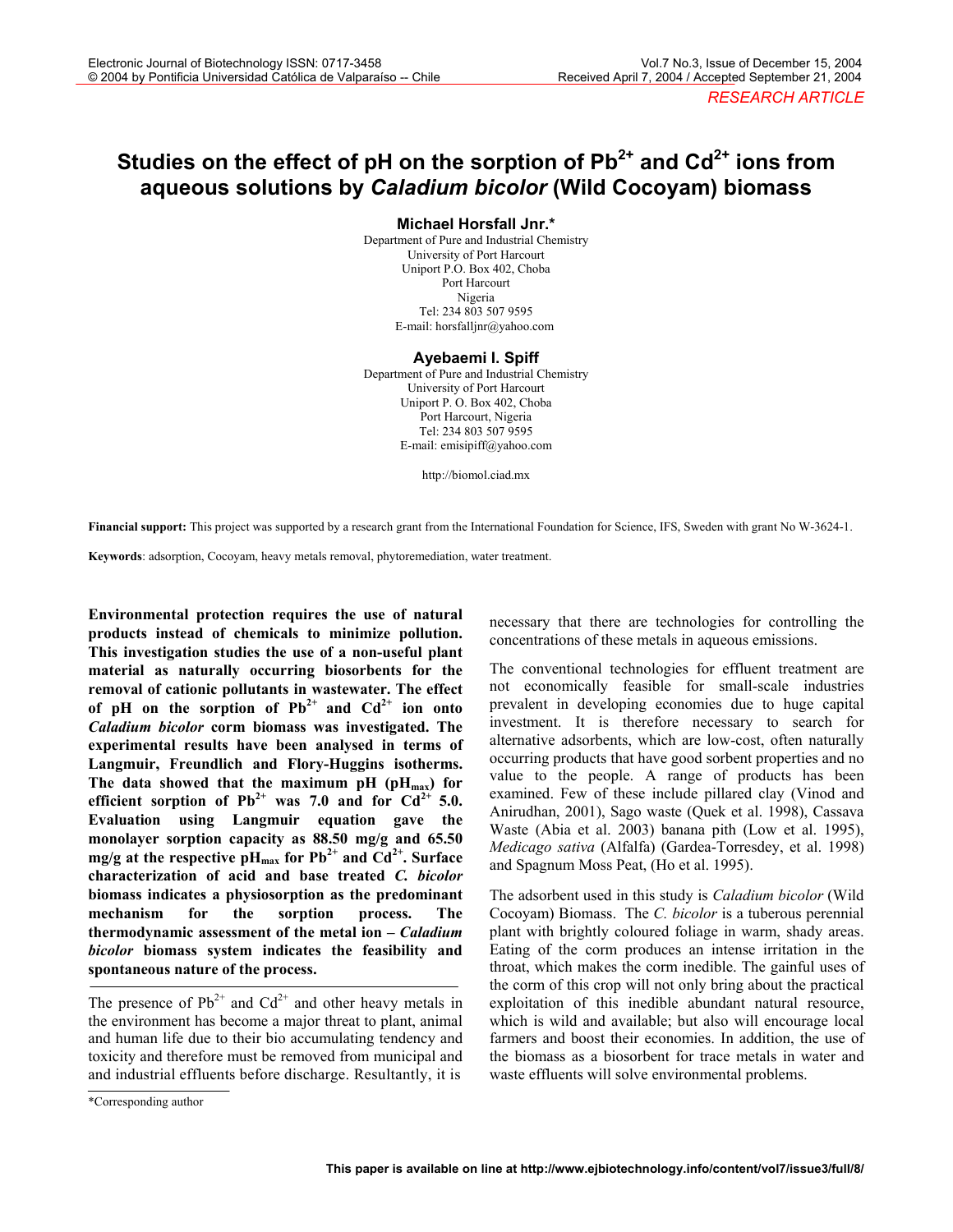**Table 1. Mean values of proximate composition of the corm of**  *C. bicolor* **(Wild Cocoyam) which has not been treated with acid.** 

| <b>Parameters</b>     | <b>Values</b>    |
|-----------------------|------------------|
| Cellulose, %          | $85.31 \pm 0.18$ |
| Moisture, %           | $29.44 \pm 0.22$ |
| Crude lipid, %        | $11.90 \pm 0.10$ |
| Ash, $%$              | $10.40 \pm 0.15$ |
| Crude protein, %      | $20.43 \pm 0.10$ |
| Total carbohydrate, % | $20.85 \pm 0.10$ |
| Phytate, mg/g         | $3.89 \pm 0.05$  |
| Tannin, mg/g          | $0.11 \pm 0.01$  |
| Total oxalate, mg/g   | $1.49 \pm 0.03$  |
| Calcium, mg/g         | $10.21 \pm 0.62$ |

The equilibrium distribution of metal ions between the sorbent and the solution is important in determining the maximum sorption capacity. Several isotherm models are available to describe this equilibrium sorption distribution. Three sorption models (the Langmuir, Freundlich and Flory-Huggins) will be used to assess the different isotherms and their ability to correlate experimental data. The Langmuir equation was chosen for the estimation of maximum adsorption capacity corresponding to complete monolayer coverage on the biomass surface. The Freundlich model was chosen to estimate the adsorption intensity of the sorbent towards the biomass. The Flory-Huggins model was chosen to estimate the degree of surface coverage characteristic of the biomass. The principal aim of the present work is to investigate the potential use of the biomass of *Caladium bicolor* (Wild Cocoyam) as a novel biosorbent for the sorption of valuable and toxic metal ions from aqueous media.

This paper reports the effect of pH on the ability of the biomass of the corm of *Caladium bicolor* (Wild Cocoyam) to remove  $Pb^{2+}$  and  $Cd^{2+}$  ions from single metal ion solutions. The effect of varying initial metal ion concentration, initial pH and equilibrium sorption on the potential ability of the *C. bicolor* in removing these two metal ions from solution was investigated.

### **MATERIALS AND METHODS**

## **Materials**

The *Caladium bicolor* (Wild Cocoyam) plant used in this study was harvested in Choba – Port Harcourt, Nigeria, were it grows as a weed in a cassava farm. After harvesting, the corm were washed with deionized water, cut into 5 cm pieces, air-dried and ground using a food processor (Magimix Cuisine System 5000), dried in an oven (GallenKamp, model OV -160, England) to constant weight. The oven-dried material was screened through a 100 µm-mesh Tyler screen to obtain a fine biomass.

## **Chemical analysis**

All reagents used were of analytical grade. The proximate composition of the *C. bicolor* biomass was determined using the Association of Official Analytical Chemist (AOAC) (1990).

To obtain the pure cellulose, the non-cellulose materials in the *C. bicolor* biomass were removed by extracting with an aqueous solution of sodium hydroxide. 250 g fine biomass in triplicate was soaked in one litre of  $0.125$  mol dm<sup>-3</sup> NaOH solution and heated at 80<sup>o</sup>C for 2 hrs. The mixture obtained was filtered and the residue washed several times with distilled deionized water until all the alkaline soluble components of the biomass were removed. The alkalicellulose obtained was then treated with  $0.2$  M  $H_2SO_4$  in a shaker for 6 hrs and finally heated in a water-bath for 1 hr at 80ºC. The cellulose was filtered, washed to free acid,



Figure 1. Effect of initial pH (pH<sub>in</sub>) on Pb<sup>2+</sup> (A) and Cd<sup>2+</sup> (B) removal from aqueous solution by *Caladium bicolor* biomass.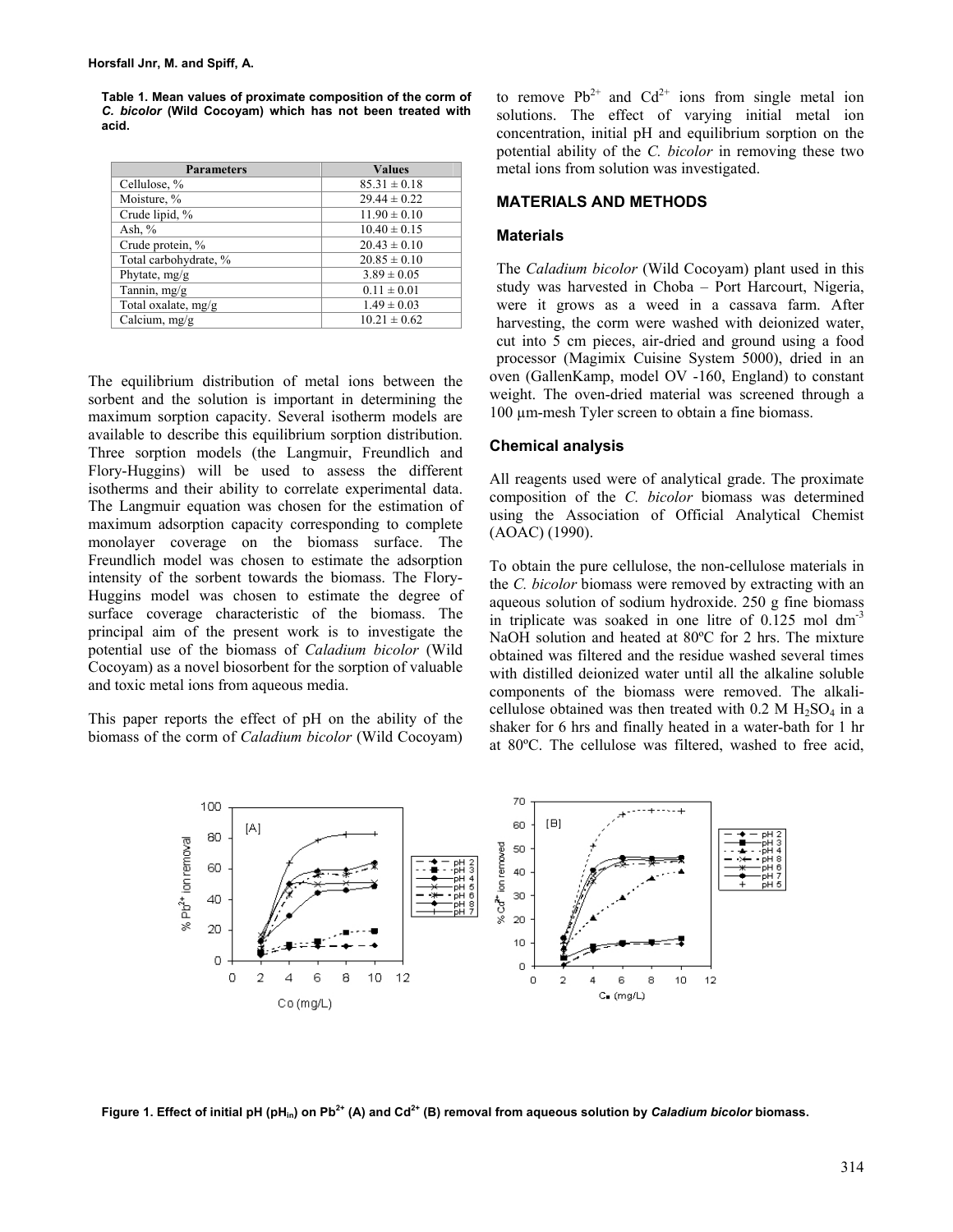| <b>Surface properties</b>           | Pure             | <b>Acid treated</b> | <b>Base treated</b> |
|-------------------------------------|------------------|---------------------|---------------------|
| Density, g cm <sup>-3</sup>         | $1.63 \pm 0.11$  | $1.88 \pm 0.14$     | $1.85 \pm 0.03$     |
| Specific surface area, $m^2 q^{-1}$ | $32.91 \pm 1.22$ | $45.27 \pm 0.96$    | $41.65 \pm 1.02$    |
| Porosity, %                         | $59.31 \pm 1.14$ | $76.44 \pm 1.26$    | $68.72 \pm 1.16$    |
| Pore volume, $cm^3g^1$              | $0.61 \pm 0.03$  | $0.54 \pm 0.05$     | $0.54 \pm 0.03$     |
| $CEC$ , meg g <sup>-1</sup>         | $25.69 \pm 0.58$ | $25.69 \pm 0.58$    | $34.79 \pm 0.86$    |
| SCD, meg $m^2$                      | $0.78 \pm 0.04$  | $0.88 \pm 0.03$     | $0.84 \pm 0.03$     |

**Table 2. Surface properties of pure and treated** *C. bicolor* **using particle size (µm) of 100.** 

CEC: cation exchange capacity;

SCD: surface charge density.

bleached with sodium hypochlorite and oven-dried at 50ºC to constant weight. The amount of cellulose was determined by gravimetric method.

Thermal drying method was used in the determination of moisture content of the samples. 1.0 g of dried biomass sample was weighed in triplicate and placed in washed, dried and weighed crucible. The crucible was placed in an oven and dried at 105ºC to constant weight. The percentage moisture content (%MC) was computed as follows:

$$
\text{MC}(\%) = \frac{\text{W}_o}{\text{W}_i} \times 100
$$
 (1)

where  $W_0$  = loss in weight (g) on drying and  $W_i$  = initial weight of sample (g).

The ash content was determined using the ignition method. The crucibles used were thoroughly washed and pre-heated in a muffle furnace to about 500ºC. 1.0 g of the oven-dried biomass sample used in moisture determination were weighed in triplicate and placed in the pre-heated crucible. The crucible was covered with its lid and placed in a cold muffle furnace. The temperature of the muffle furnace was allowed to rise to 500ºC and the ashing carried on for three hours at this temperature. The crucible was removed and cool in a desiccator and reweighed. The percentage ash content was calculated using the formula:

$$
A \sin(\%) = \frac{M_a}{M_4} \times 100
$$
 (2)

where  $M_a$  = Mass of ash (g) and  $M_s$  = Mass of sample used (g).

Determination of crude protein was done by first all determining the total organic nitrogen using the macro-Kjeldhal method. One gram of the finely divided biomass was weighed in triplicate and placed in digestion flasks. Few granules of anti-bumps and 3.0 g of copper catalyst mixture (96% anhydrous sodium sulphate, 3.5% copper sulphate and 0.5% selenium dioxide) were added to each of the flasks, followed by the addition of 20 cm<sup>3</sup> concentrated sulphuric acid and heating on a heating mantle. Digestion was continued until a clear solution was obtained. The digest was cooled, filtered and made up to  $100 \text{ cm}^3$  with distilled water. 20  $\text{cm}^3$  of the diluted digest was pipetted into round-bottomed flasks containing  $30 \text{ cm}^3$  of  $40\%$ 



Figure 2. Langmiur isotherms for the sorption pf Pb<sup>2+</sup> (A) and Cd<sup>2+</sup> (B) ions on *Caladium bicolor* biomass.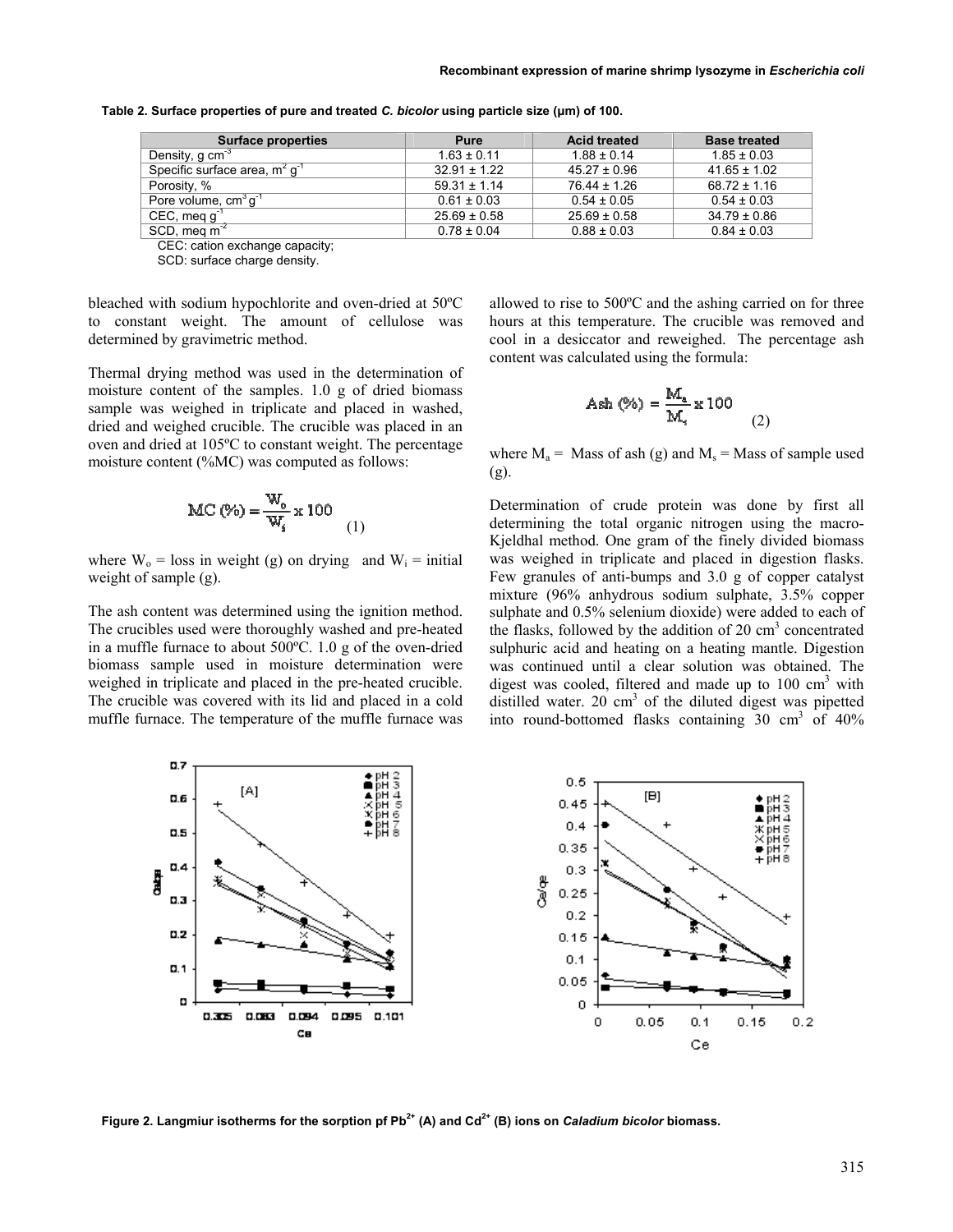|                   | Final pH (pH <sub>fin</sub> ) |       |       |       |                     |        |       |       |       |           |
|-------------------|-------------------------------|-------|-------|-------|---------------------|--------|-------|-------|-------|-----------|
| <b>Initial pH</b> | $Pb^{2+}$                     |       |       |       |                     | $Cd2+$ |       |       |       |           |
|                   | 2mg/L                         | 4mg/L | 6mg/L | 8mg/L | 10 <sub>mg</sub> /L | 2mg/L  | 4mg/L | 6mg/L | 8mg/L | $10$ mg/L |
| $\overline{c}$    | 1.98                          | 1.93  | 1.94  | 1.85  | 1.83                | 1.94   | 1.90  | 1.90  | 1.87  | 1.88      |
| 3                 | 2.78                          | 2.77  | 2.75  | 2.75  | 2.76                | 2.63   | 2.42  | 2.41  | 2.38  | 2.38      |
| $\overline{4}$    | 3.65                          | 3.50  | 3.48  | 3.45  | 3.33                | 3.52   | 3.44  | 3.37  | 3.30  | 3.24      |
| 5                 | 3.53                          | 3.48  | 3.45  | 3.40  | 3.28                | 3.75   | 3.59  | 3.48  | 3.36  | 3.29      |
| 6                 | 4.69                          | 4.54  | 4.54  | 4.53  | 4.51                | 4.91   | 4.88  | 4.80  | 4.78  | 4.79      |
| 7                 | 5.96                          | 5.91  | 5.91  | 5.78  | 5.66                | 5.91   | 5.78  | 5.76  | 5.65  | 5.52      |
| 8                 | 6.36                          | 6.87  | 6.75  | 6.73  | 6.59                | 6.94   | 6.88  | 6.81  | 6.79  | 6.83      |

Table 3. Mean equilibrium pH (pH<sub>fin</sub>) at various initial metal ion concentrations (C<sub>o,</sub> mg/L). Values are average of triplicate measurement as indicated in the procedure.

sodium hydroxide. The content of the flask was distilled into 20 cm3 of 2% boric acid with screened methyl red indicator. The distillation was continued until the boric acid solution completely changed from purple to greenish – yellow. The boric acid mixture (containing the ammonium borate complex formed) was then titrated with 0.1 M HCl to colourless end point and the titre noted. The total organic nitrogen (TON) was calculated equation 3.

$$
\% \text{TON} = \frac{\text{TV} \times \text{NE} \times \text{TV}_{\text{d}}}{\text{M}_{\epsilon} \times \text{V}_{\text{d}}} \times 100 \tag{3}
$$

where  $TV =$  Titre value,  $NE = mg$  nitrogen equivalent to molarity of acid,  $TV_d$  = total volume to which digest was diluted,  $M_s$  = mass of sample (g) and  $V_d$  = volume of digest distilled.

% crude protein = % TON x 6.25 (4)

(6.25 is a general factor suitable for products in which the proportions of specific proteins are not well defined).

Determination of crude lipid content of the biomass was done using the direct solvent extraction method. The solvent used was petroleum ether (boiling range 40ºC-60ºC). 3.0g of the dried sample was weighed in triplicate and secured in soxhlet extraction thimble. 60 cm<sup>3</sup> of the 40-60ºC boiling range petroleum ether added to the biomass and extracted for four hours. At the end of extraction, the solvent was evaporated and the flask dried in the oven (at 60ºC). The percentage crude lipid (CL) was calculated using the formula:

$$
CL (\%) = \frac{M_{ex}}{M_s} \times 100
$$
 (5)

where  $M_{ex}$  = mass of extract (g) and  $M_s$  = Mass of sample used  $(g)$ .

Total carbohydrate content of the biomass was estimated by 'difference'. In this method, the sum of the percentages of



Figure 3. Variation in the Langmuir sorption constaant, q<sub>max</sub>, **with initial pH.**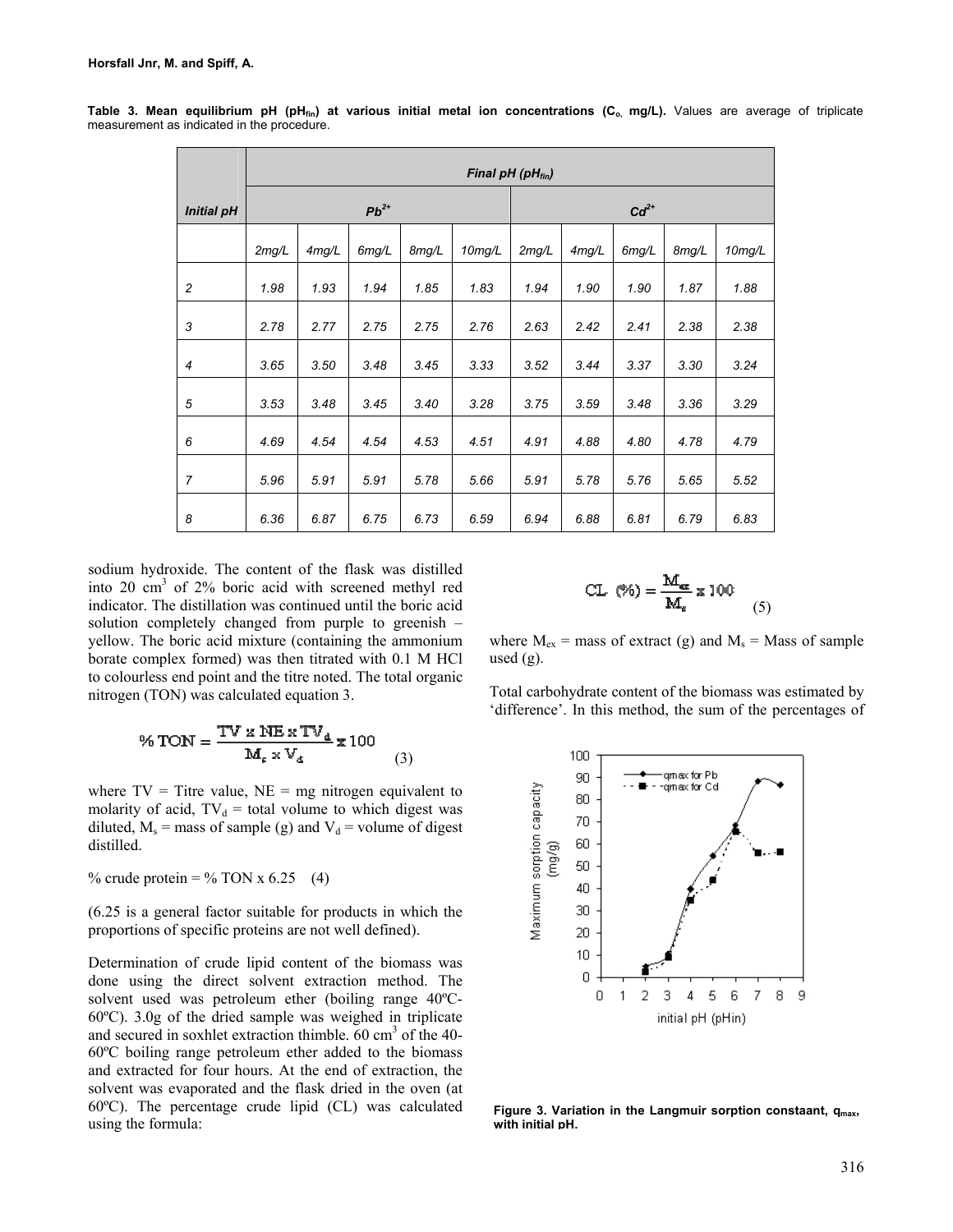|    |                            | $Pb^{2+}$   |       | $Cd2+$              |             |       |  |
|----|----------------------------|-------------|-------|---------------------|-------------|-------|--|
| pH | $q_{\text{max}}$<br>(mg/g) | K,<br>(L/g) | $R^2$ | $q_{max}$<br>(mg/g) | K,<br>(L/g) | $R^2$ |  |
| 2  | 5.01                       | 0.097       | 0.760 | 2.51                | 0.067       | 0.849 |  |
| 3  | 10.40                      | 2.39        | 0.789 | 9.0                 | 1.66        | 0.845 |  |
| 4  | 39.71                      | 6.32        | 0.880 | 34.8                | 1.96        | 0.916 |  |
| 5  | 54.80                      | 8.41        | 0.955 | 43.7                | 2.46        | 0.921 |  |
| 6  | 68.50                      | 10.18       | 0.964 | 65.5                | 2.60        | 0.938 |  |
| 7  | 88.50                      | 15.62       | 0.986 | 56.1                | 1.51        | 0.901 |  |
| 8  | 86.8                       | 14.96       | 0.970 | 56.5                | 1.37        | 0.923 |  |

**Table 4. Langmuir isotherm parameters.** 

all the other proximate components was subtracted from 100 *i.e.* total carbohydrate  $\binom{9}{0}$  = 100 –  $\binom{9}{0}$  moisture +  $\frac{9}{0}$ crude protein  $+$  % crude lipid  $+$  % ash).

The method described by Munro and Bassir (1969) was used for the determination of oxalate in the samples. In this method, 1.0 g of each sample powder were extracted thrice by warming (40ºC-50ºC) and stiring with a magnetic stirrer for 1 hr with 20 cm<sup>3</sup> of 0.3N HCl. The combined extracts were diluted to  $100 \text{ cm}^3$  with water and used for the total oxalate estimation.

For oxalate estimation,  $5.0 \text{ cm}^3$  of each extract was made alkaline with  $1.0 \text{ cm}^3$  of  $5.0 \text{ N} \text{ NH}_4\text{OH}$ . This was then made acid to phenolphthalein (2 or 3 drops of this indicator added, excess decolourizes solution) by drop wise addition of glacial acetic acid. 1.0 cm<sup>3</sup> of 5% calcium chloride was added and the mixture allowed to stand for 3 hrs and centrifuged at 3000 x g for 15 min. The supernatant was discarded and precipitates washed thrice with hot water

with thorough mixing and centrifuging each time.  $2.0 \text{ cm}^3$ of 1.5 M  $H_2SO_4$  was added to the precipitate dissolved in a water bath (70ºC-80ºC). The content of each tube was titrated with freshly prepared 0.01 M potassium permanganate solution room temperature (29ºC) until the first pink colour appeared throughout the solution and allowed to stand until the solution was colourless. The solution was then warmed to 70ºC-80ºC and titration continued until a prink colour persisted for 30 seconds. Oxalate content (OC) was estimated as follows:

% OC = 
$$
\frac{W100}{5}
$$
 (6)

where  $w =$  mass of oxalate in 100 cm<sup>3</sup> of extract.

Tannin was estimated by the method of Burns (1971). 0.5 g of the finely divided biomass sample was weighed into a conical flask containing  $100 \text{ cm}^3$  of distilled water added. The suspension was gently boiled for one hour and then filtered using Whatman No 44 filter paper and the filtrate diluted to the 100 cm<sup>3</sup> mark and then cooled. To develop a greenish-blue colour, 50  $\text{cm}^3$  aliquot of the suspension was placed in a flask, followed by addition of  $5 \text{ cm}^3$  Folin  $-$ Dennis reagent, 10 cm<sup>3</sup> saturated sodium carbonate solution and then diluted to the  $100 \text{ cm}^3$  mark with distilled water and mixed thorough. The flasks were allowed to stand in a water bath at 25ºC for 20 min and the optical density measured at 700 nm. Distilled water was used as blank regarding the calibration curve. Standard tannic acid solution were prepared from which a standard curve was made (absorbance versus concentration in mg/cm<sup>3</sup>). From this curve, the concentrations for each sample was obtained



Figure 4. Freundlich isotherms for the sorption of Pb<sup>2+</sup> (A) and Cd<sup>2+</sup> (B) ion on *Caladium bilocor* biomass.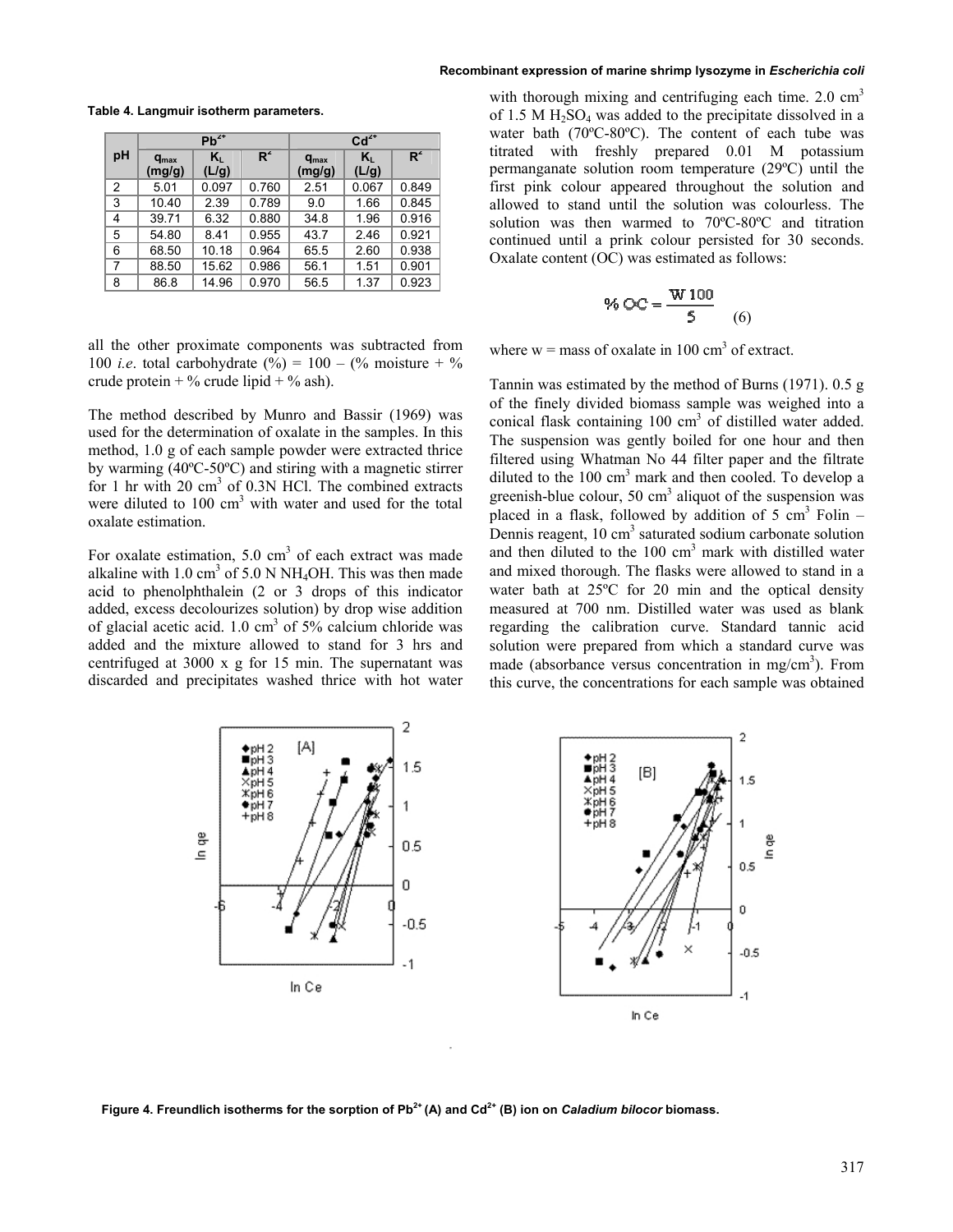and used for the tannin content (TC) calculation.

$$
TC (g/100g) = \frac{C(mg) \times V_{\omega i}}{A \times M_i}
$$
 (7)

where C (mg) = concentration from standard curve;  $Vex =$ extract volume (cm<sup>3</sup>),  $A =$  aliquot (cm<sup>3</sup>) and Ms = mass of sample (mg).

**Table 5**. **The Linear Freundlich isotherm parameters for the Pb2+, and Cd2+ onto the biomass.** 

|                |      | $Pb^{2+}$ |       | $Cd2+$ |       |       |  |
|----------------|------|-----------|-------|--------|-------|-------|--|
| pH             | 1/n  | $K_F$     | $R^2$ | 1/n    | $K_F$ | $R^2$ |  |
| $\overline{2}$ | 1.15 | 0.04      | 0.638 | 1.61   | 0.51  | 0.924 |  |
| 3              | 1.03 | 0.67      | 0.908 | 1.04   | 0.64  | 0.971 |  |
| 4              | 1.09 | 1.64      | 0.731 | 0.97   | 0.72  | 0.915 |  |
| 5              | 0.90 | 1.70      | 0.677 | 0.97   | 1.60  | 0.957 |  |
| 6              | 0.59 | 1.67      | 0.971 | 0.83   | 0.32  | 0.905 |  |
| 7              | 0.56 | 2.05      | 0.993 | 1.06   | 0.53  | 0.955 |  |
| 8              | 0.96 | 1.83      | 0.980 | 1.53   | 0.72  | 0.936 |  |

## **Activation of biomass**

The surface properties were tested using three media with different pH conditions to activate the biomass. 500 g finely divided biomass was soaked in excess HNO3 solutionof pH 3, NaOH solution of pH 8 and deionized water of pH 7.0  $\pm$ 0.01 for 24 hrs. The suspensions were filtered and washed thoroughly until a pH of  $7.0 \pm 0.01$  was attained and then air-dried. The air – dried activated biomass was resuspended in 1.0 M hydroxylamine to remove all O–acetyl groups and washed with deionized water in order to remove all other soluble materials. The suspension was centrifuged at 3000 x g for five minutes using a Portable Refrigerated test tube centrifuge model  $PR - 2$  with  $20$ " diameter stainless solid basket 3/4HP 1/60/115 volt motor with temperature indicator, timer and speed controls. The supernatants obtained were discarded.

The surface properties of the activated and pure biomasses of the *C. bicolor* pellets were then determined.

### **Determination of surface properties of biomass**

The surface characteristics of the *C. bicolor* biomass samples were determined (Miguel et al. 2001; Horsfall and Abia, 2003) as follows: The surface area of the biomass was measured by the Brunauer-Emmett-Teller (BET) Nitrogen adsorption technique using a Quantasorb surface area analyzer (Model  $-$  05). The porosity and particle density were determined by mercury intrusion porosimeter (Micrometrics model-9310) and specific gravity bottle respectively. Pore volume was obtained as the inverse relation of particle density, while the cation exchange capacity (CEC) of the biomass samples were determined by the ammonium acetate saturation procedure. In this method, a 1.0 g biomass samples was dispersed in 1.00 M sodium

acetate solution. The resulting suspension was mixed with 1.00 M ammonium acetate and mechanically stirred at room temperature for 1 hr and centrifuged at 2800 x g for 5 min to extract the  $Na<sup>+</sup>$  ions. The extracted  $Na<sup>+</sup>$ concentration of the solution was determined as the CEC by flame atomic absorption spectroscopy (FASS). The surface charge density (SCD) was evaluated (Horsfall and Abia, 2003) as follows:

$$
\text{SCD (meq m}^{-2}) = \frac{\text{CEC (meq g}^{-1})}{\text{SA (m}^2 g^{-1})}
$$
 (8)

where  $CEC =$  cation exchange capacity and  $SA =$  surface area.



**Figure 5. Variation in the Freundlich sorption constant, 1/n, with initial pH.**

## Determination of Pb<sup>2+</sup> and Cd<sup>2+</sup> uptake as a **function of pH**

 $1.0 \pm 0.01$  g *C. bicolor* biomass was weighed into several flasks. Standard solutions of initial metal ion concentrations ranging from 2 to 10 mg/L of  $Pb^{2+}$  and  $Cd^{2+}$  were prepared from stock solutions of  $PbSO_4$  and  $Cd(NO_3)_2.4H_2O$ respectively. Fifty millilitres of the metal ion solutions in triplicate were added to the biomass. The pH of these suspensions was adjusted to  $2.0, 3.0, 4.0, 5.0, 6.0, 7.0,$  and 8.0. The pH adjustments were made either by 2 M HCl or 2 M NaOH solution and the pH recorded as initial pH ( $pH_{in}$ ). The flasks were tightly stopped and the mixtures gently agitated on a Staurt shaker for 1 hr at 30ºC. At the end of shaking, the pH of the suspension was measured and recorded as the final  $pH(pH_f)$  of each solution. The suspension was then filtered through Whatman No 45 filter paper and centrifuged at 2800 x g for five minutes. The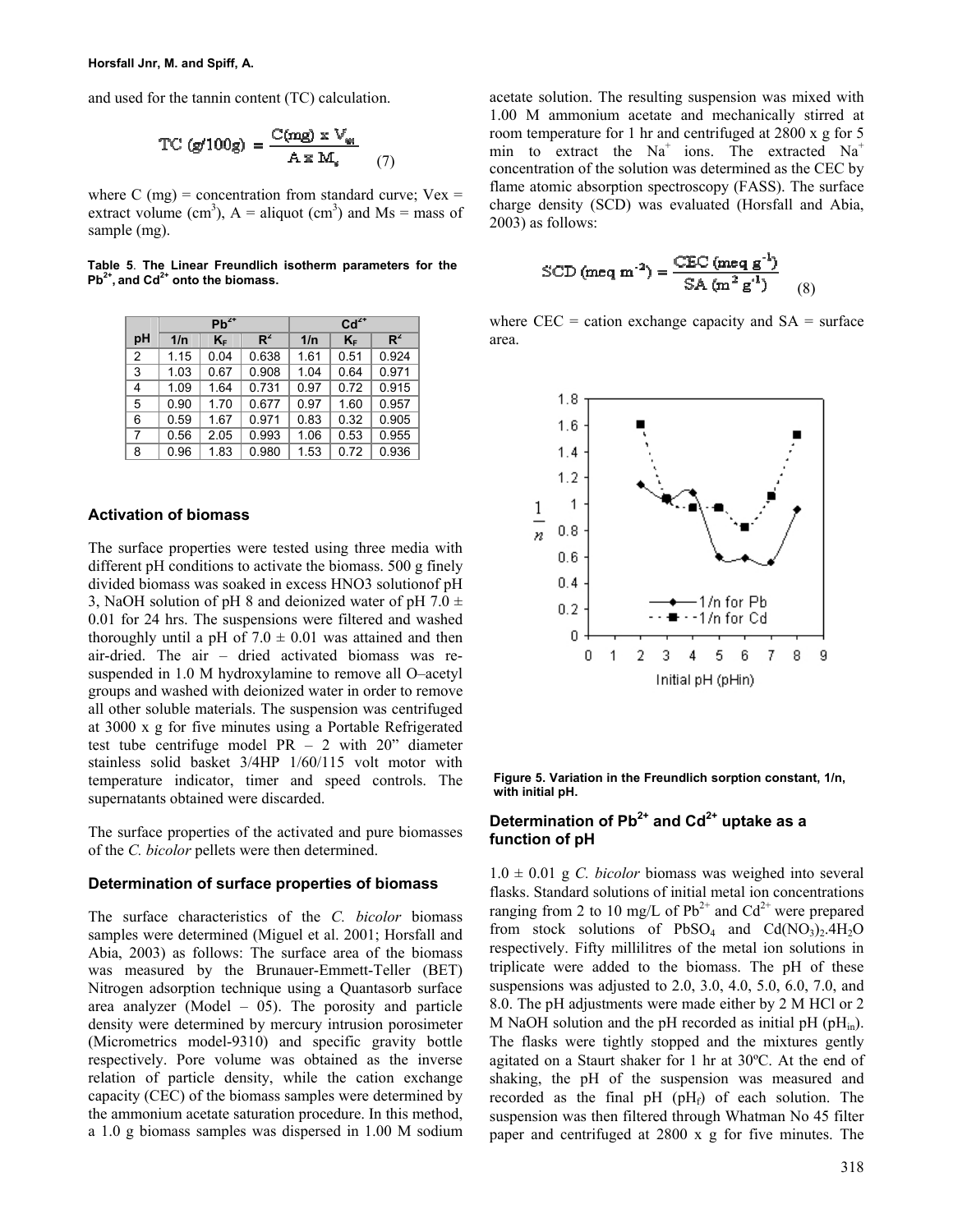| pH |       | $Pb^{2+}$                                                  | $Cd2+$ |                                                            |  |
|----|-------|------------------------------------------------------------|--------|------------------------------------------------------------|--|
|    | Ka    | $\Delta G^{\circ}$ (KJ mol <sup>-1</sup> K <sup>-1</sup> ) | Ka     | $\Delta G^{\circ}$ (KJ mol <sup>-1</sup> K <sup>-1</sup> ) |  |
| 2  | 0.732 | $-0.786$                                                   | 0.467  | $-0.476$                                                   |  |
| 3  | 0.614 | $-1.229$                                                   | 0.828  | $-0.656$                                                   |  |
| 4  | 0.549 | $-1.511$                                                   | 0.771  | $-1.390$                                                   |  |
| 5  | 0.548 | $-1.516$                                                   | 0.583  | $-1.920$                                                   |  |
| 6  | 0.567 | $-1.430$                                                   | 0.628  | $-1.172$                                                   |  |
|    | 0.544 | $-1.534$                                                   | 0.553  | $-1.493$                                                   |  |
| 8  | 0.553 | $-1.493$                                                   | 0.651  | $-1.082$                                                   |  |

Table 6. Florry-Huggins isotherm parameters for the Cd<sup>2+</sup> and Pb<sup>2+</sup> onto the biomass.

metal content at each  $pH_f$  was determined using flame atomic absorption spectroscopy.

### **Analysis of metal content**

The  $Pb^{2+}$  content at each pH were determined with a Buck Scientific Flame Atomic Absorption Spectrometer (FAAS) model 300A. Analytical grade standards were used to calibrate the instrument, which was checked periodically throughout the analysis for instrument's response. The batch experiments were performed in triplicates and the averages were computed for each set of values.

# **DATA EVALUATION**

# **Calculation of Pb2+ and Cd2+ removed by biomass**

The amount of  $Pb^{2+}$  and  $Cd^{2+}$  sorbet by the biomass during the series of batch investigations were determined using a mass balance equation (Chu and Hashim, 2001) expressed as

$$
q_{\epsilon} = \frac{V}{m} \left( C_{\rho} - C_{\epsilon} \right) \tag{9}
$$

where  $q_e$  = metal concentration on the biomass (mg/g biomass) at equilibrium;  $C_e$  = metal concentration in solution  $(mg/dm^3)$  at equilibrium;  $C_0$  = initial metal concentration in solution (mg/ dm<sup>3</sup>);  $v =$  volume of initial metal solution used  $(dm<sup>3</sup>)$ ;  $m =$  mass of biomass used (g).

### **Equilibrium sorption**

The sorption data was tested against the Langmuir, Freundlich and Flory-Huggins adsorption isotherm models. The linear form of the Langmuir model as shown below was used.

$$
\frac{C_g}{q_e} = \frac{1}{X_m K} + \frac{C_g}{X_m} \tag{10}
$$

where  $X_m$  (mg  $g^{-1}$ ) is the maximum sorption upon complete saturation of the biomass surface and K  $(dm^3 g^1)$  is a constant related to the adsorption/desorption energy. The constants were obtained from the slope and intercepts of the plots of  $C_e/q_e$  against  $C_e$ .

Plotting  $\ln C_e$  against  $\ln q_e$  using the linear equation below tested the Freundlich model:

$$
\ln q_e = \ln K_p + \frac{1}{n} \ln C_e \qquad (1
$$

(11)

where;  $q_e$  = the adsorption density (mg/g );  $C_e$  = Conc. of metal ion in solution at equilibrium (mg/ $dm^3$ );  $K<sub>L</sub>$  and n are the Freundlich constants determined from the slope and intercept. The value of n indicates the affinity of the sorbent towards the biomass.

The Florry-Huggins model is represented by equation 12.

$$
\log \frac{\theta}{C} = \log K_a + n \log(1 - \theta)
$$
 (12)

where  $\theta$  is the degree of surface coverage, n is the number of metal ions occupying sorption sites,  $K_a$  is equilibrium constant of adsorption and C is equilibrium metal ion concentrations. A plot of  $\log \frac{\theta}{C}$  against  $\log(1-\theta)$ yielding a straight line was made to confirm the model.

## **Statistical analysis**

Means and standard deviations were calculated for three independent determinations for each variable except for total carbohydrate, which was simply obtained by difference.

## **RESULTS AND DISCUSSION**

The proximate compositions of the corm of *C. bicolor* based on the chemical analysis are shown in Table 1. The data showed that, the corm of *C. bicolor* (Wild Cocoyam) is a complex material containing mainly organic residues made of several polar functional groups. These groups in biomaterials can be involved in chemical bonding and are responsible for the cation exchange capacity. Exchange sorption between the biomass and the metal ions reaction may be represented in two ways as shown in the following equation:

$$
2B^{-} + Mn^{2+} = Mn (B)2
$$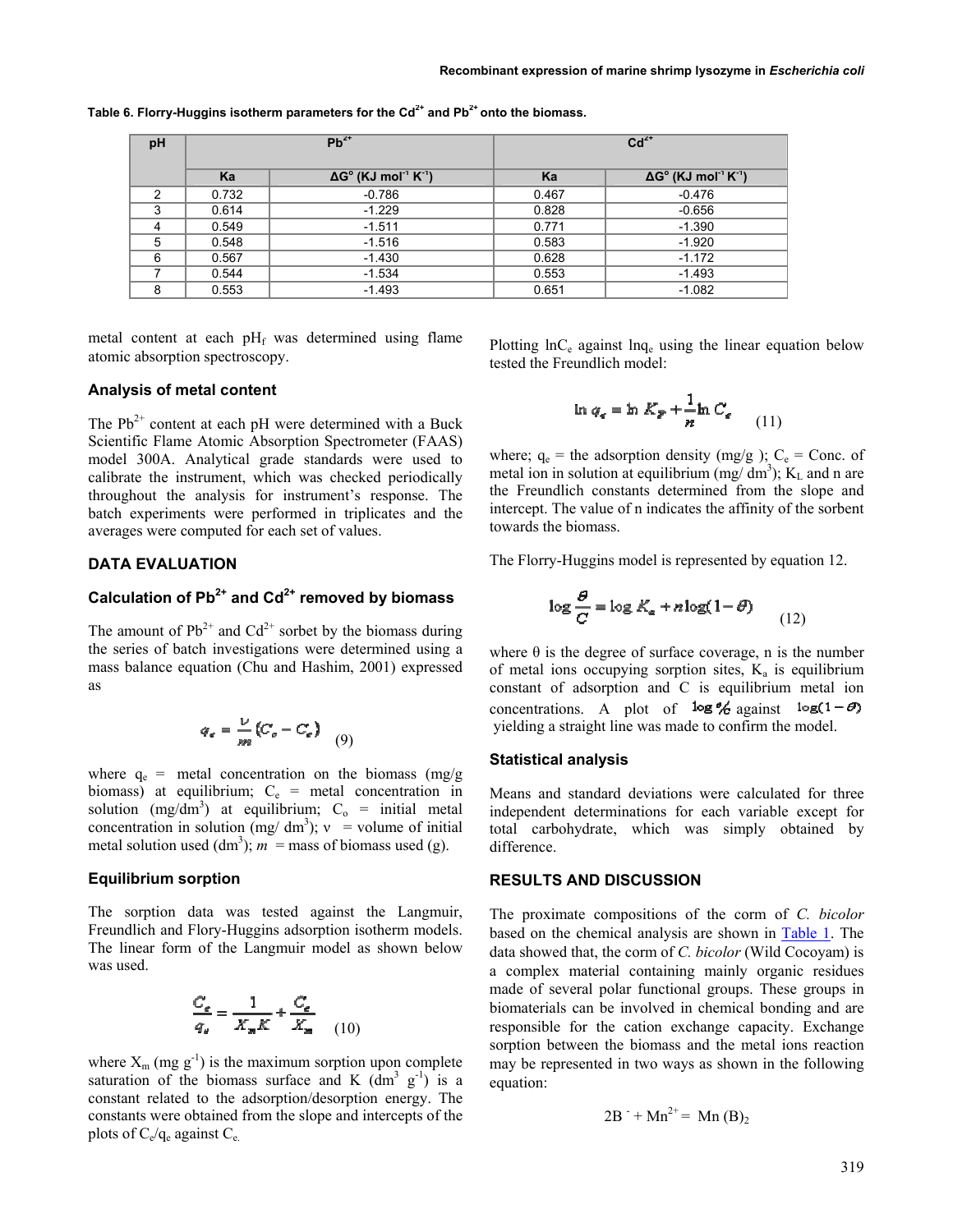

Figure 6. Flory-Huggins isotherm plot for the sorption of Pb<sup>2+</sup> (A) and Cd<sup>2+</sup> (B) ions on *Caladium bicolor* biomass.

and

$$
2HB + Mn^{2+} = Mn(B)_2 + 2H^+
$$

where  $B^-$  and  $B$  are polar sites on the biomass surface.

Such reactions are highly pH-dependent. According to Gardea-Torresday (1996), pH-dependent binding suggests that metal ions are sorbed by biomass through carboxyl, carbonyl or hydroxyl ligands. The addition of NaOH to raise the pH before equilibration enhanced sorption of metal ions by the biomass, suggesting that metal ion binding was occurring as carboxyl or hydoxyl ligands.

## **Effect of surface characteristics on metal ion sorption at different pH**

The effect of surface characteristics of the sorption of  $Pb^{2+}$ and  $Cd^{2+}$  ions from aqueous solution was correlated to the pH of the solution, as this affects the surface charge of the adsorbents, the degree of ionization and the species of the adsorbate. The effects of pH treatment on the *C. bicolor* biomass's basic properties were determined to assess the extent of incorporation of surface charges on the biomass matrix and its attendant effect on the sorption of metal ions. The influence of pH treatment on the surface properties of the pure inactivated *C. bicolor* biomass was investigated using three pH treatment conditions. They are pH 7.0, pH 3 and pH 8. The influence on the surface properties was evaluated by measuring the surface area, particle density, porosity, pore volume, cation exchange capacity (CEC) and surface charge density (SCD) (Table 2). The results showed that treatment of the pure biomass with either acid or base presents the biomass with larger surface and enhanced the porosity on the biomass surface. However, the pore volume

was observed to decrease when the biomass was treated with either acid or base, indicating that pH treatment enhances the occurrence of physisorption so that cationic reaction may take place on the biomass surface. pH treatment of the biomass increases the cation exchange capacity (CEC) of the biomass. This enhanced CEC indicates improvement of the biomass surface towards the sorption of cationic and anionic species in solution. Furthermore, the surface-charge density, (SCD), which gives an overall intensity of charges on the solid matrix surface was evaluated and was observed to increase with pH treatment. This is an indication of an increase in the number of surface charges as the biomass is being treated with acid or base. Increase in SCD is an indication of enhanced sorption sites as a result of greater surface charges, indicating ion exchange process between the biomass and the metal ion. Investigations (Bernal and Lopez-Real, 1993; Horsfall and Abia, 2003) have shown that ion – exchange mechanism prevails in high SCD materials during the sorption of cationic species on natural and acid modified biomaterials.

The data further showed that acid treated biomass had enhanced surface properties than base treated biomass. This differential behaviour in acidic and basic treatment may be an artefact of the presence of high affinity ligands in the biomass such as cyano and amino groups on the biomass surface. At high pH, metal ion may be forced to bind to low affinity ligands such as hydoxyl and carboxyl groups but at low pH, the binding may occur through high affinity ligands only. This is an indication that the degree of ionization on the biomass surface is pH dependent. Hence, complexation and ion exchange processes are both playing a part in the sorption mechanism.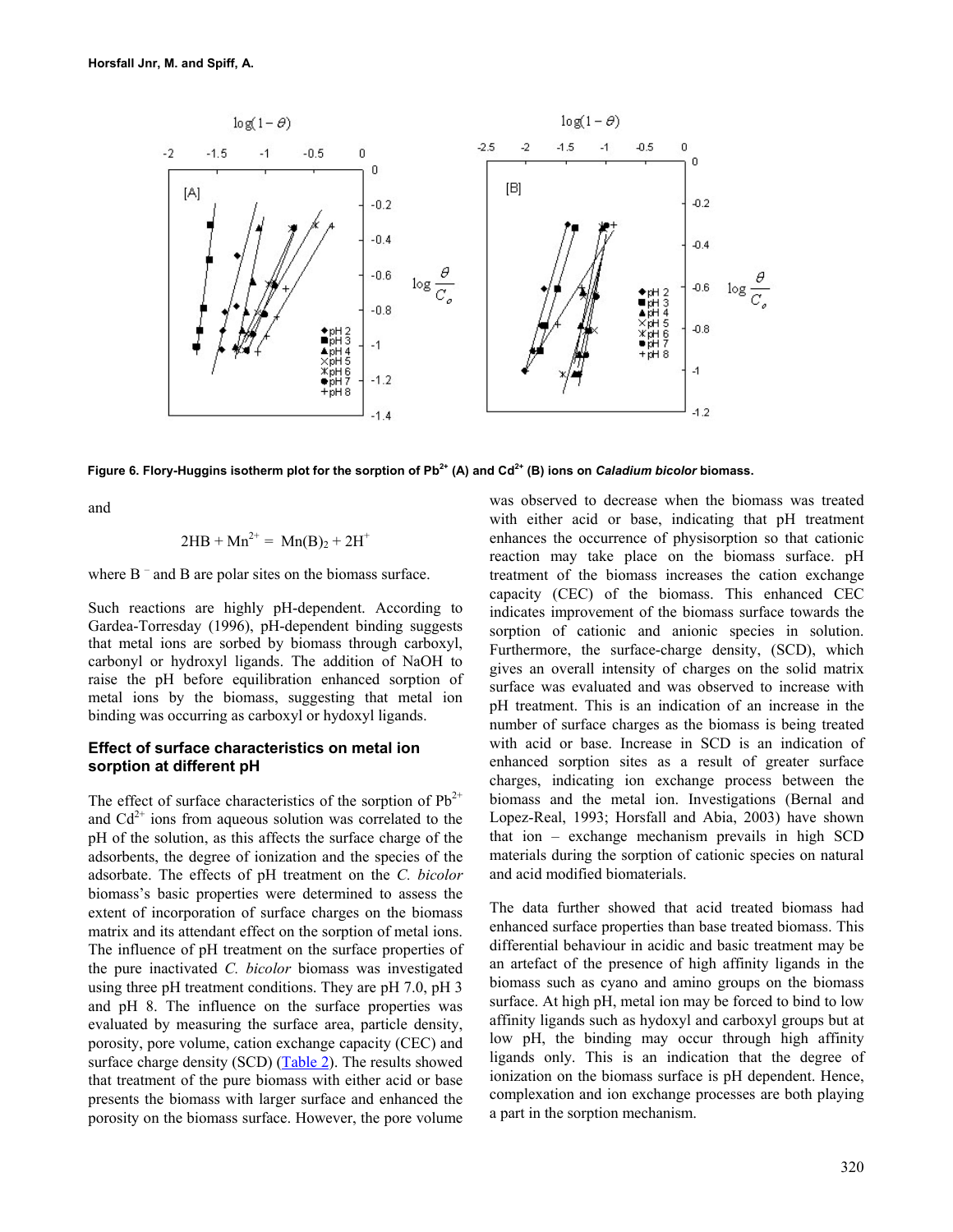### **Effect of pH**

The efficiency of metal ion sorption by the biomass is controlled by the initial pH of the reaction mixture. Measurements of the equilibrium pH showed that the reactions that occurred during the sorption process caused slight increases in the pH. Table 3 shows that as the initial metal ion concentration (Co) increases, the resultant equilibrium final  $pH(pH_{fin})$  decreases for all concentrations. The more metal ion added, the greater the effect.

The simple hydrolysis of most divalent metal ions especially  $Pb^{2+}$  and  $Cd^{2+}$  can be written as follows (Cotton and Wilkinson, 1979)

$$
M(OH)^{+} (aq) + H2O (l)
$$
  $M(OH)^{+} (aq) + H^{+}$ 

where  $M^{2+}$  is either Pb<sup>2+</sup> or  $Cd^{2+}$ .

This reaction generates monovalent cations  $M(OH)^+$  and protons which contribute to the increased acidity of  $M^{2+}$ solutions. If  $M^{2+}$  is being taken up by the biomass, the reaction above shifts to the left, leading to the depletion of protons and hence a rise in pH. In contrast, if  $M(OH)^+$ species sorbs onto the biomass, the above reaction naturally shifts to the right and the solution becomes more acidic. The  $pH_{\text{max}}$  was used to predict the predominant metal ion species taken up by the biomass. The  $pH_{\text{max}}$  for lead ions was found to be 7.0, indicative that approximately 50% of the overall lead ion content in the system will be in the form  $Pb(OH)^+$  while the other 50% remains as  $Pb^{2+}$ , indicating that the predominant sorbing form will be the two species  $Pb(OH)^{+}$  and  $Pb^{2+}$  present in solution. This is an indication of quantitative removal of lead ions by *C. bicolor* biomass. It also shows an interaction of lead ions with the biomass by complexation in addition to ion exchange. The  $pH_{\text{max}}$  for cadmium ion is on the acidic side  $(pH = 5.0)$ , indicating that the predominant form adsorbing onto the biomass is  $Cd(OH)^+$  releasing more protons into the solution. It is thought that the presence of a relatively high concentration of hydrogen ions in the medium would influence the exchange of hydrogen ions on the substrate. The observed reduction in the levels of  $Cd^{2+}$  ions removed from solution by the biomass indicates that the interaction between the cadmium ion and the biomass is an ion exchange process.

The dependence of sorption of  $Pb^{2+}$  and  $Cd^{2+}$  onto *C*. *bicolor* biomass on pH is shown in Figure 1A and 1B respectively. Using 10.0 mg/L initial metal ion concentration, the data revealed that at pH 2, no significant sorption of both metal ions was observed. Only 10.1% of  $Pb^{2+}$  and 9.5% of Cd<sup>2+</sup> were sorbed by the biomass. As pH increased to 3, the sorption of  $Pb^{2+}$  and  $Cd^{2+}$  also increased to 19.4% and 11.9% respectively. The biomaterial sorbed approximately 48.3% and 40.5% of  $Pb^{2+}$  and  $Cd^{2+}$  at pH 4. At pH 5, a differential in the metal ion removal was



#### **Figure 7. Variation in the Flory-Huggins sorption constant, n, witg initial pH.**

observed. The percent of  $Cd^{2+}$  removed was greater than that of  $Pb^{2+}$ . While the percent removal for  $Cd^{2+}$  increased to 65.9%, that of Pb<sup>2+</sup> was 50.9% at the 10.0 mg/L initial concentration. Approximately  $45\%$  of  $Cd^{2+}$  ions were removed by the biomass between pH  $6 - 8$ . The sharpest increase in removal efficiency with  $pH_{in}$  was noticed as  $pH_{in}$  was raised from 5.00 to 7.00 for Pb<sup>2+</sup> and 4 - 5 for  $Cd^{2+}$ . However, when the pH<sub>in</sub> of the reaction mixture was raised between 6.00 and 8.00 the efficiency increased only marginally for  $Cd^{2+}$ . The optimal binding by *C. bicolor* occurred at pH 7 for  $Pb^{2+}$  with 82.9% sorption and pH 5.0 for  $Cd^{2+}$  with 65.9% sorption.

This trend in pH-dependence suggests that the removal of both metal ions is favoured by high pH values and lower metal ion concentrations. With low pH, the metal ions bound to *C. bicolor* biomass could be desorbed and the spent biomass regenerated.

The binding behaviour suggests that to some extent carboxyl groups (-COOH) may be responsible for the binding of  $Pb^{2+}$  and  $Cd^{2+}$ , since the ionization constants for a number of carboxyl groups range between 4 and 5. At lower pHs, the carboxyl groups retain their protons reducing the probability of binding to any positively charged ions. Whereas at higher pHs (above 4.0), the carboxylate (-COO- ) ligands attract the positively charged  $Pb^{2+}$  and  $Cd^{2+}$  and binding occurs, indicating that the binding process is an ion-exchange mechanism that involves an electrostatic interaction between the negatively charged groups in the cell walls and the metallic cations. According to Low et al. (1995), at low pH values the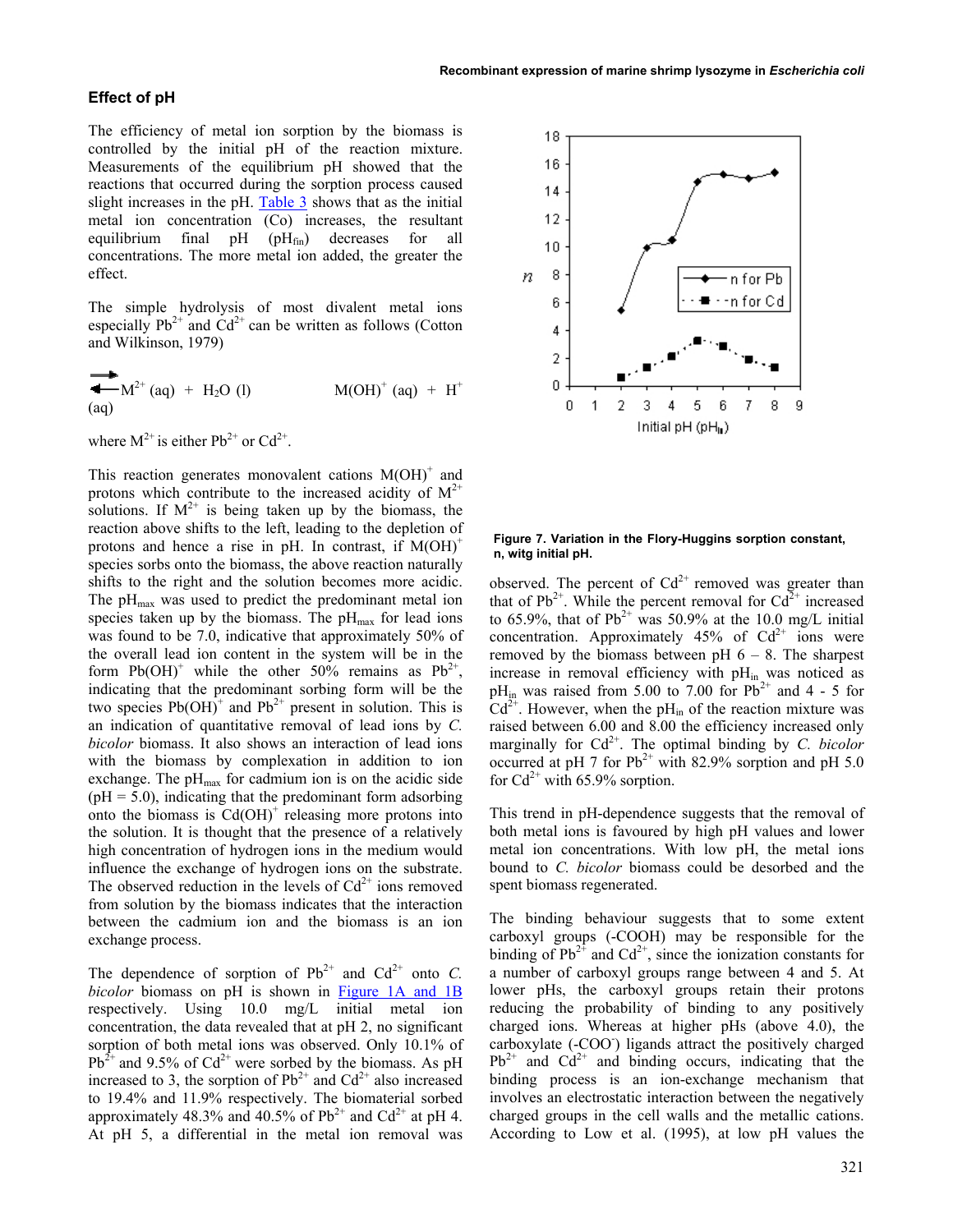surface of the adsorbent, would be closely associated with hydronium ions  $(H<sub>3</sub>O<sup>+</sup>)$  which hinder the access of the metal ions to the surface functional groups. Consequently, the percentage of metal ion removal may decrease at low pH.

### **Sorption equilibrium**

The applicability of sorption processes as a unit operation can be evaluated using isotherm models. The equilibrium sorption data obtained were analysed in terms of the Langmuir, Freundlich and Florry-Huggins equations. Figure 2A and B shows the data linearised to fit the Langmuir equation and  $Table 4$  presents the constants derived by regression analysis for the equation. A comparison of the Langmuir monolayer sorption capacity at various initial pH was made by plotting  $q_{max}$  (mg/g) against  $pH_{in}$  (Figure 3). The results confirmed that at pH 2 and 3, the sorption of  $Pb^{2+}$  and  $Cd^{2+}$  on *C. bicolor* biomass was much less than at pH 4 and above, indicating that the *C. bicolor* biomass is a less effective sorbent at lower pH values. Hence, lowering the pH may aid the regeneration and recycling of spent biomass. The  $\mathbb{R}^2$  values suggested that the Langmuir isotherm provides a good model of the sorption system. The sorption coefficient,  $K<sub>L</sub>$ , which is related to the apparent energy of sorption, was greater for  $Pb^{2+}$  than for Cd<sup>2+</sup> at all pH<sub>in</sub>. The high values of K<sub>L</sub> for Pb<sup>2+</sup> and  $Cd^{2+}$  at pH 7 and 5 respectively, indicate that the energy of sorption is more favourable at these pH maxima than other pH values.

The linear Freundlich isotherm plots for the sorption of the two divalent metals  $(Pb^{2+}$  and  $Cd^{2+}$ ) onto the *C. bicolor* biomass are presented in Figure 4A and 4B. Examination of the plot suggests that the Freundlich isotherm is also an appropriate model for the sorption study of  $Pb^{2+}$  and  $Cd^{2+}$ . Table 5 shows the linear Freundlich sorption isotherm constants and the coefficients of determination  $(R^2)$ . Values of  $1/n$  for Pb<sup>2+</sup> and Cd<sup>2+</sup> were found to be less than unity at initial pH of 5, 6, 7, 8 and 4, 5, 6 respectively, indicating that significant sorption could take place at these initial pH values. Confirmation of the  $pH_{\text{max}}$  was made by plotting the Freundlich equation parameter,  $1/n$ , which is a measure of the sorption intensity against  $pH_{in}$  (Figure 5). The plot further confirmed that, the pH maxima for the sorption of  $Pb^{2+}$  and  $Cd^{2+}$  onto *C. bicolor* biomass are 7.0 and 5.0 respectively. Based on the coefficient of determination  $(R^2)$ values, the linear form of the Freundlich isotherm appears to produce a reasonable model for the sorption of the two metals, with  $Pb^{2+}$  fitting the data better than  $Cd^{2+}$ . The Kvalues suggests that  $Pb^{2+}$  has greater sorption tendency towards the *C. bicolor* biomass in neutral solutions. However, for  $Cd^{2+}$  the greater affinity towards active groups on the biomaterials was observed at pH 5.0.

To account for the sorption surface behaviour of the metal ions on the *C. bicolor* biomass, the fraction of biomass surface covered by metal ion was also studied at the

different pH values using the Flory-Huggins isotherm. The plot of  $\log k$  against  $\log(1-\theta)$  was made (Figure 6A and B) and regression lines were obtained. The data shows that, Flory-Huggins adsorption is obeyed at higher pH. The Flory-Huggins model was chosen to estimate the degree of surface coverage on the *C. bicolor* biomass. The number of metal ions occupying sorption sites, n, was plotted against the pH<sub>in</sub> (Figure 7). The overall coverage process indicate that, increase in initial pH increases the surface coverage on the biomass until the surface is nearly fully covered with a monomolecular layer at pH 5.0 for  $Cd^{2+}$  and 7.0 for Pb<sup>2+</sup>.

Furthermore, the equilibrium constant,  $K_a$ , obtained from the Flory-Huggins isotherm was used to compute the apparent Gibbs free energy of change. The apparent Gibbs free energy of sorption,  $\Delta G^{\circ}$ , is the fundamental criterion of spontaneity. Reactions occur spontaneously at a given temperature if  $\Delta G^{\circ}$  is negative quantity.  $\Delta G^{\circ}$  (KJ mol<sup>-1</sup> K<sup>-1</sup>) was evaluated using the following equation:

$$
\Delta G^{\rho} = -RT \ln K_a \qquad (13)
$$

where R is the universal gas constant, 8.314 J/mol K and T is absolute temperature.

The negative values of  $\Delta G^{\circ}$  (Table 6) confirm the feasibility of the process and the spontaneous nature of sorption with high preference at pH values of 7.0 and 5.0 for  $Pb^{2+}$  and  $Cd^{2+}$  respectively.

In conclusion, the data has shown that, the sorption process of  $Pb^{2+}$  and  $Cd^{2+}$  ions on to *C. bicolor* biomass is feasible and spontaneous in nature. The metal ions binding capacity of the biomass was shown as a function of initial pH of the aqueous solution. The equilibrium data fitted the Langmuir, Freundlich and the Flory-Huggins isotherms very well. The three models confirmed that maximum sorption capacity onto the biomass occurred at pH 7.0 for  $Pb^{2+}$  and pH 5.0 for  $Cd<sup>2+</sup>$ . Thus efficient removal of the two metal ions in an effluent using *C. bicolor* biomass may require pH adjustment between 7.0 and 5.0. The equilibrium sorption of the two metal ions at their  $pH_{\text{max}}$  was determined from the Langmuir equation and found to be  $88.50 \text{ mg/g}$  and 65.50 mg/g for  $Pb^{2+}$  and  $Cd^{2+}$  respectively. The data showed that, *C. bicolor* is a successful biosorbent for treating heavy metal contaminated wastewater and may serve as an alternative adsorbent to conventional means. Hence, not only is *C. bicolor* readily available, it also has the potential for metal removal and recovery from contaminated waters. This process will be environment friendly and convert the non-useful plant into an economic crop for local farmers. It may also provide an affordable technology for small and medium-scale industries. The pH study is particularly important for determining the ligands that may be involved in the reaction for optimization in the design of sorption process units.

## **REFERENCES**